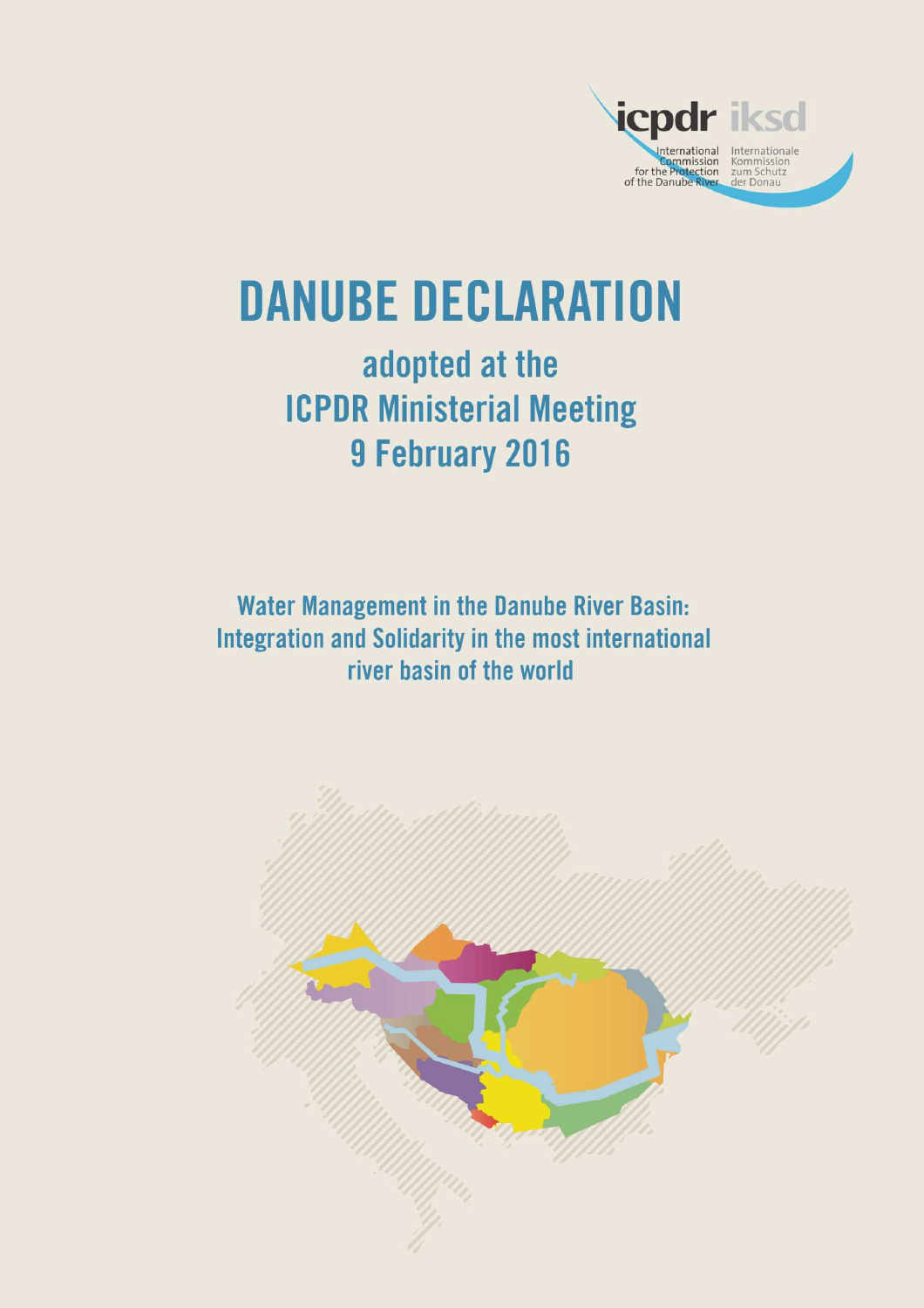We, the Ministers, High Officials and the Member of the European Commission, being responsible for the implementation of the Danube River Protection Convention

### **Our common home - The Danube River Basin and the International Commission for the Protection of the Danube River (ICPDR)**

(1) *reaffirm* the "Convention on the Cooperation for the Protection and Sustainable Use of the Danube River" (Danube River Protection Convention), signed in Sofia in 1994, as the sound basis for our common work towards sustainable and equitable water management and flood risk management in the Danube River Basin which we coordinate in the International Commission for the Protection of the Danube River (ICPDR).

(2) *highly value* the reliable work of the ICPDR as the major coordinating body in the Danube River Basin with regard to all water management issues and *commit* to further strengthen the ICPDR as a platform for continuing exchange and cooperation among our countries, characterized by a sense of basin wide Danube solidarity and in line with the "ICPDR Vision and Mission" statement as recently adopted.

(3) *appreciate* the significant support by the European Union (EU), its enlargement process and the ongoing cooperation between EU Member States and Non EU Member States in the framework of the ICPDR.

(4) *renew* our commitment to make all efforts to implement the EU Water Framework Directive and the EU Floods Directive throughout the whole Danube River Basin - with due consideration of the requirements of the EU nature and environmental protection legislation - while recognizing that there are differences between EU Member States and Non EU Member States with regard to their legal obligations and financial resources which need to be taken into consideration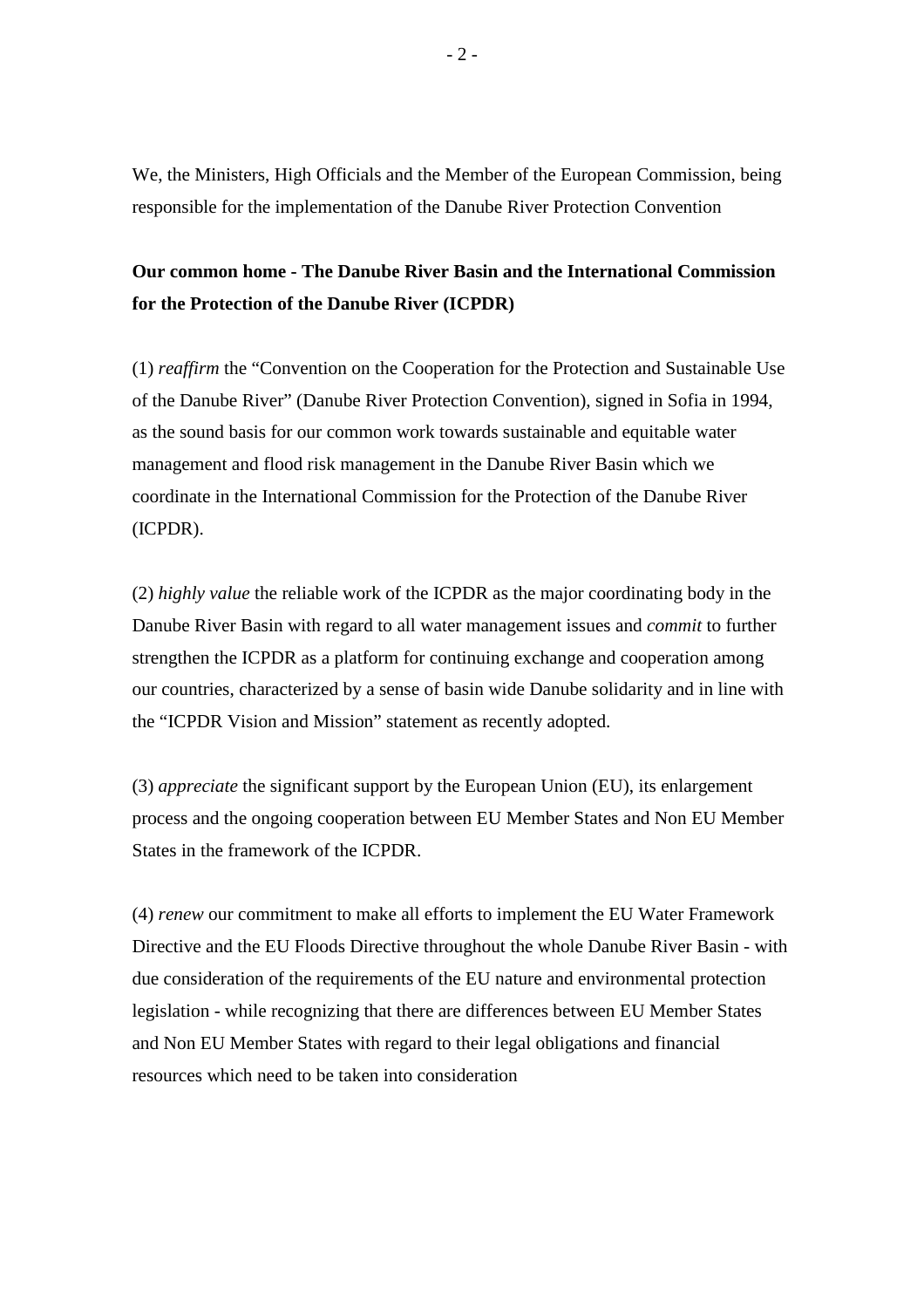(5) *welcome* the EU Strategy for the Danube Region (EUSDR) as a new strategic partner for the ICPDR. Having in mind the multi-sectoral approach of the EUSDR and its focus on facilitating project preparation and implementation we *acknowledge* the great potential for synergies between ICPDR and EUSDR and *intend* to intensify our cooperation, based on the "Joint Paper on Cooperation and Synergy for the EUSDR Implementation".

(6) *express* our appreciation and support for ICPDR´s ongoing cooperation with all relevant partners in the Danube River Basin and beyond, in particular with regard to

- the coordination of relevant activities in the sub-basins of the Sava, Tisza, Prut and Danube Delta, which are complementary to the work of the ICPDR;
- the cooperation with the Black Sea Commission based on the Memorandum of Understanding signed in 2001 and today benefitting from additional impulses by the implementation of the EU Marine Strategy Framework Directive;
- the UNECE Convention on the Protection and Use of Transboundary Watercourses and International Lakes
- the Framework Convention on the Protection and Sustainable Development of the Carpathians;
- the partnerships with other international river basins in line with the objectives and principles of the International Thiess Riverprize awarded to the ICPDR in 2007.

#### **The updated Danube River Basin Management Plan**

(7) *recall* the first Danube River Basin Management Plan (DRBM Plan) approved in 2009 as a major milestone in our cooperation. Bearing in mind the challenges which a complex and ambitious regulation as the EU Water Framework Directive pose for the Danube River Basin as the most international river basin in the world we had to break new ground in many areas in the preparation of the first DRBM Plan. Since 2009 many measures have been implemented or are currently under implementation. We made progress but in view of the ultimate goal of the EU Water Framework Directive to achieve the "good status" of water bodies, or where appropriate the "good potential",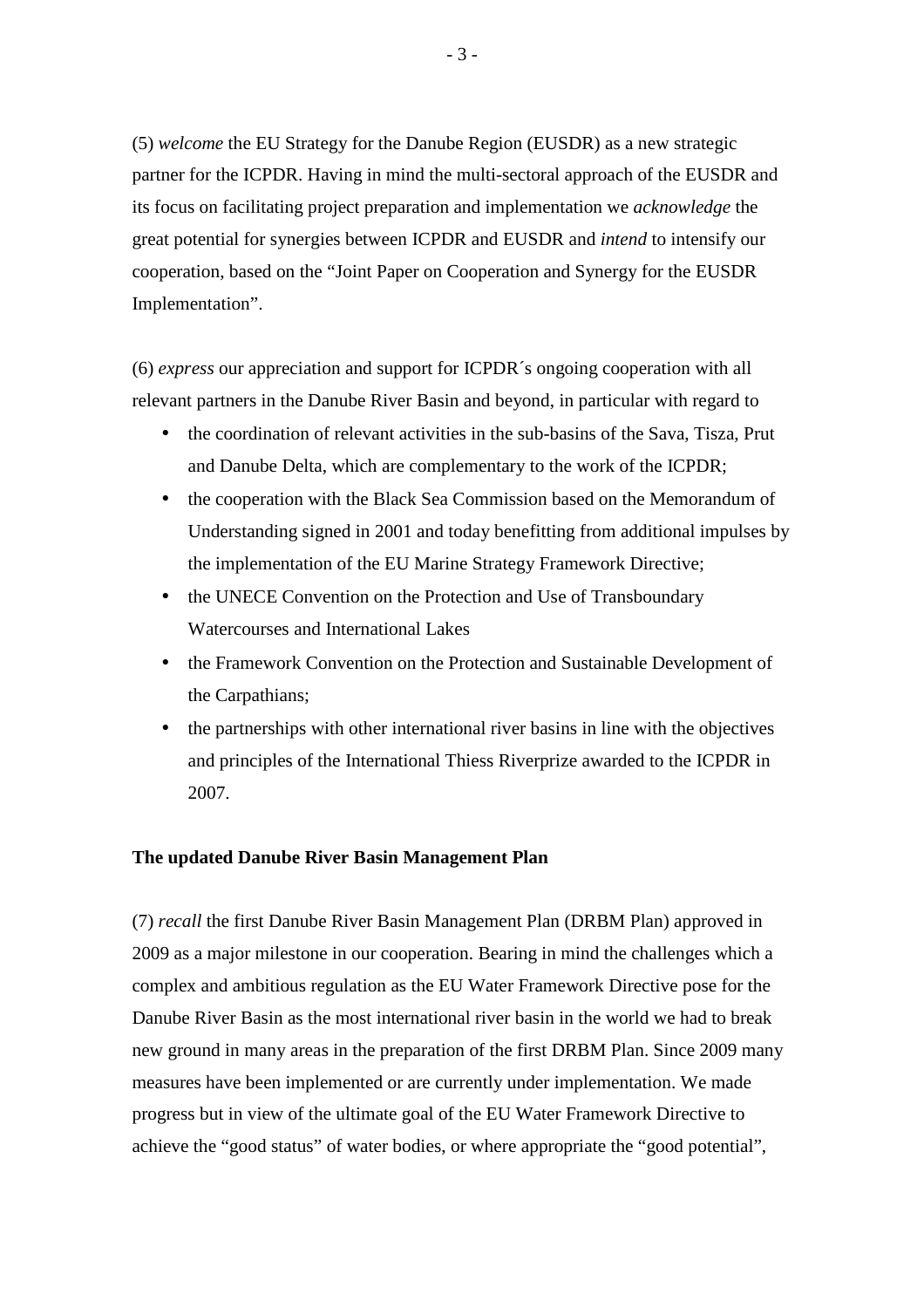additional measures and more time are needed. Therefore we reviewed and updated the DRBM Plan, its Joint Program of Measures and our national programs of measures.

(8) *endorse* the updated DRBM Plan and *commit* to implement the Joint Program of Measures, which forms an integral part of the DRBM Plan, as well as our national programs of measures. The Joint Program of Measures will be our common roadmap guiding our activities and ensuring the necessary harmonization of actions at the basinwide scale.

(9) *reconfirm* the four significant water management issues identified in the first DRBM Plan, i.e. organic pollution, nutrient pollution, hazardous substances pollution, hydromorphological alterations, and – as a separate item – the identified important issues related to transboundary groundwater bodies.

(10) with regard to **organic pollution** *appreciate* the fact that urban wastewater collection and treatment infrastructure has been improved at almost 900 agglomerations by 2015 and the BOD emissions via waste water have been reduced by almost 50% thanks to substantial progress made in waste water infrastructure.

(11) *commit* to continue our efforts to invest in the waste water sector, keeping in mind the need to facilitate such projects in particular in the Non EU Member States, and with a focus on the major amount of remaining BOD emissions stemming from agglomerations with existing sewer systems but without treatment.

(12) *state* with regard to **nutrient pollution** a remarkable decrease of point source emissions compared to the first DRBM Plan, and also a drop of diffuse emissions. The total nitrogen emissions slightly decreased by 12%, while the total phosphorus emissions declined by 34%. The loads to the Black Sea have declined considerably but are still higher than those of the early 1960ies. Keeping in mind our long-term goal - as agreed in 2001 in the Memorandum of Understanding between the International Commission for the Protection of the Black Sea and the International Commission for the Protection of the Danube River - to reduce the loads of nutrients discharged to such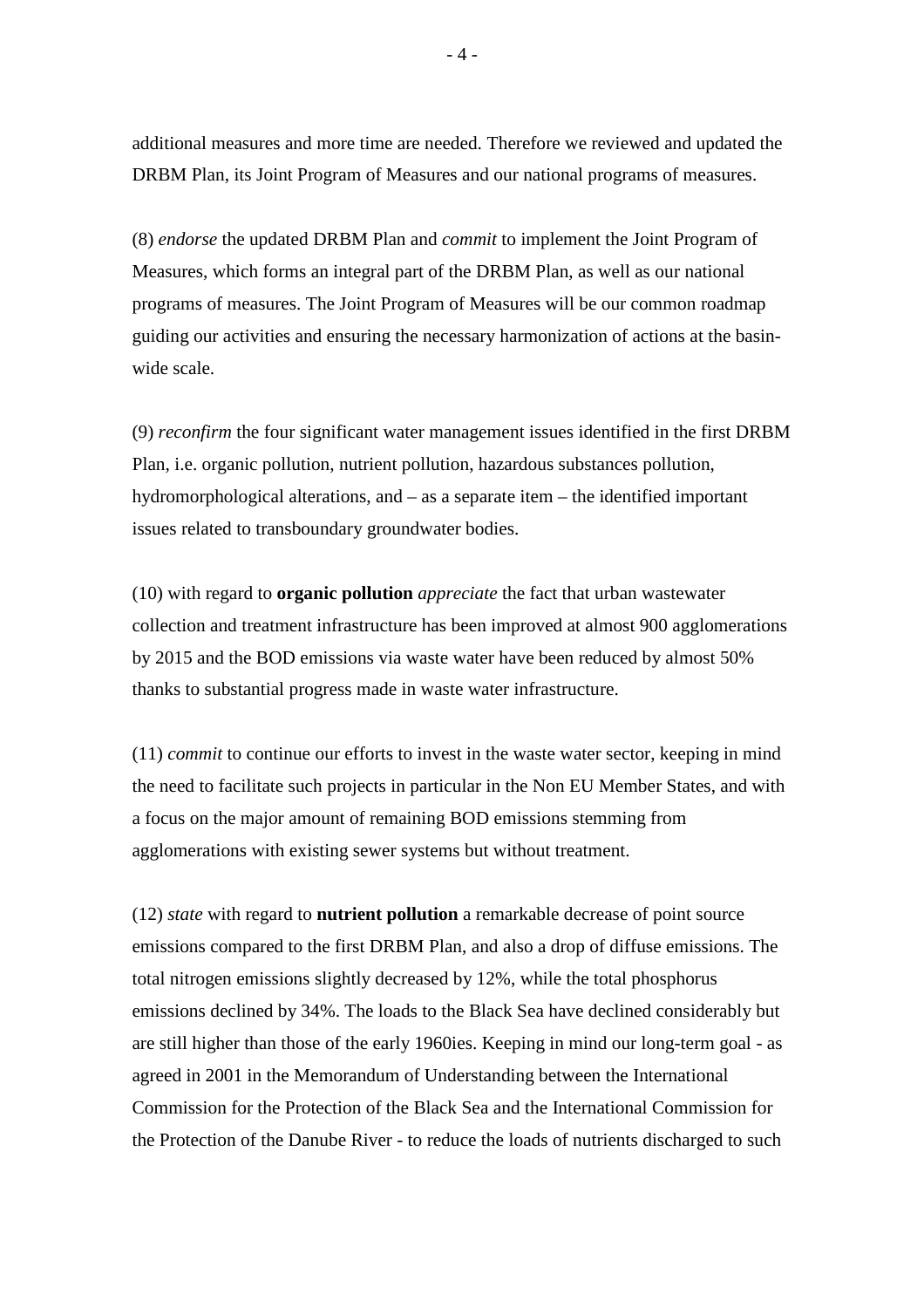levels necessary to permit the Black Sea ecosystems to recover to conditions similar to those observed in the 1960s, we *agree* on the need for additional initiatives and *encourage* other countries in the Black Sea basin to undertake such initiatives as well.

(13) *are determined* to continue our ongoing measures with regard to urban waste water, the industrial sector, market production and the agricultural sector. Taking into account the significant amount of nutrients stemming from agriculture we *ask* the ICPDR to enter into a discussion process with the agricultural sector and all relevant stakeholders as further defined in the chapter on integration (paragraph 31).

(14) *state* with regard to **hazardous substances pollution** that important steps have been taken to fill the existing data gaps, i.e. by developing national inventories of emissions, discharges and losses of priority substances. Nevertheless further efforts are needed to identify which priority substances and other emerging chemicals are of basinwide relevance.

(15) *commit* to continue our efforts in closing knowledge gaps by compiling a basinwide inventory on emissions, discharges and losses of priority substances and in improving waste water treatment and industrial technologies as well as regulating market products.

(16) *state* with regard to **hydromorphological alterations** that a significant number of measures have been taken since 2009, in particular more than 120 fish migration aids have been constructed to improve river continuity, more than 50,000 ha of wetlands/floodplains have been partly or totally reconnected and/or their hydrological regime has been improved and more than 50 measures addressing hydrological alterations have been implemented<sup>1</sup>. Nevertheless we *are aware* of the fact that a high number of pressures remains and that we will not achieve good ecological status/potential for all water bodies by 2021.

 $\overline{a}$ 

<sup>&</sup>lt;sup>1</sup> Numbers in this paragraph refer to rivers with catchment areas larger than  $4,000$  km<sup>2</sup>. Many more measures are taken in smaller catchment areas.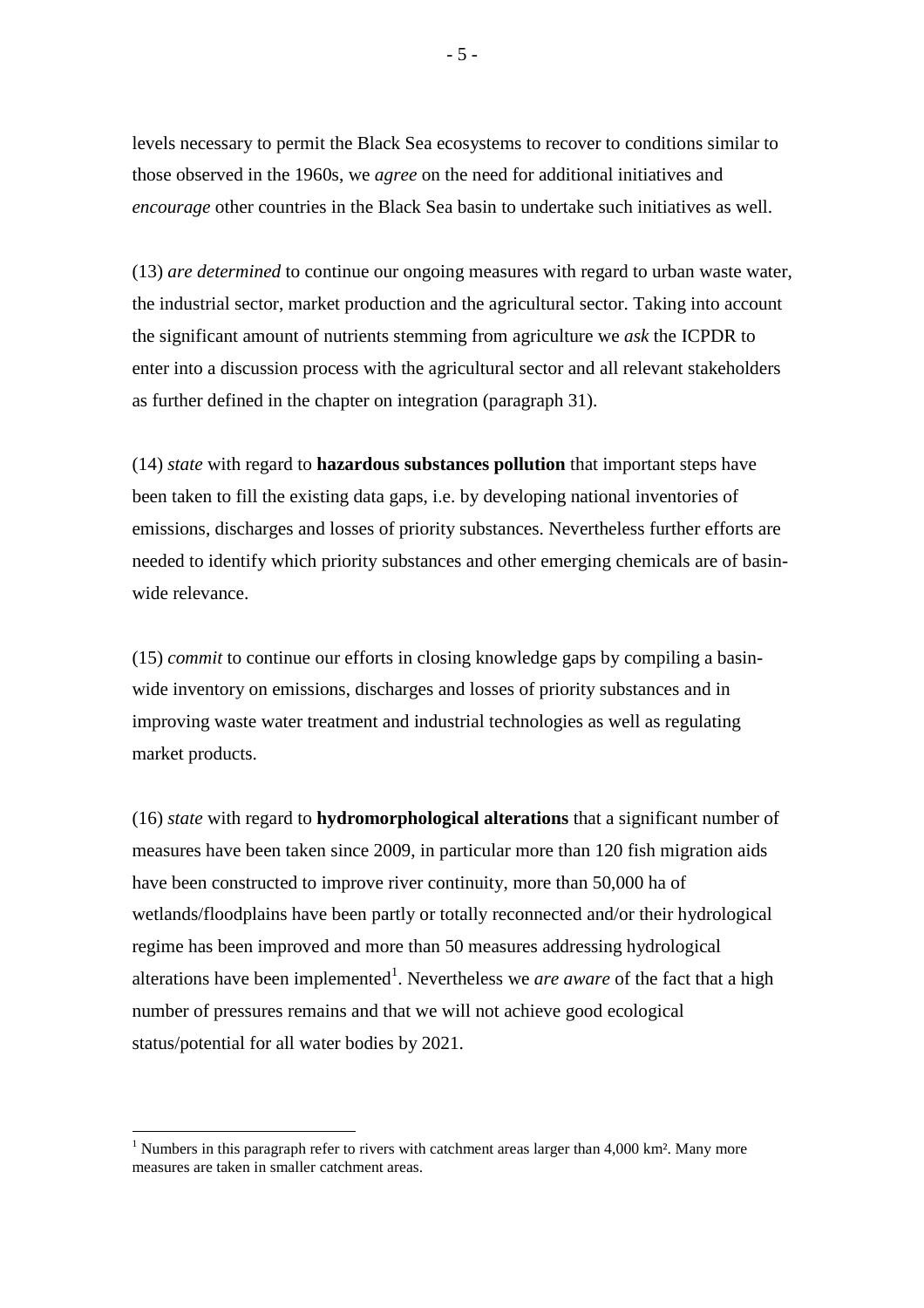(17) *commit* to continue our respective measures, i.a. we *plan* to implement until 2021 measures for at least 146 fish migration aids, for about 15,000 ha of wetlands/floodplains and at least 66 measures addressing hydrological alterations<sup>1</sup>. In addition we *intend* to intensify the exchange on methodological aspects regarding hydromorphology in order to further harmonize our approaches throughout the basin, *underline* the need to focus on priority measures taking into account the results of the ecological prioritization approach for continuity restoration and *strongly support* the activities of the ICPDR with regard to promoting close cooperation of all relevant sectors.

(18) *state* with regard to groundwater quality that the key pressure is still pollution by nitrates from diffuse sources. We *agree* that - in addition to the measures addressing pollution of surface water by organic substances, nutrients and hazardous substances measures are needed to prevent significant losses of pollutants from technical installations, to prevent or reduce impacts of accidental pollution and to set an effective regulatory framework ensuring prohibition of direct discharge of pollutants into groundwater.

(19) *state* with regard to groundwater quantity that overabstraction is still the key pressure. Therefore we *agree* on the need for appropriate controls regarding abstractions of fresh surface water and groundwater and the impoundment of fresh surface water (including registers of water abstraction) as well as for requirements for prior authorization of such abstraction and impoundment.

(20) *agree* that the integrative, basin-wide and cyclic approach of the EU Water Framework Directive as well as its main objectives and instruments have proven to be a useful and practicable framework even in the most international river basin of the world consisting of EU Member States and Non-EU Member States. There had been a lot of lessons learnt from the joint commitment and efforts of the Danube countries. However 15 years after the entry into force of the EU Water Framework Directive and at the beginning of the second cycle its full implementation remains a big challenge in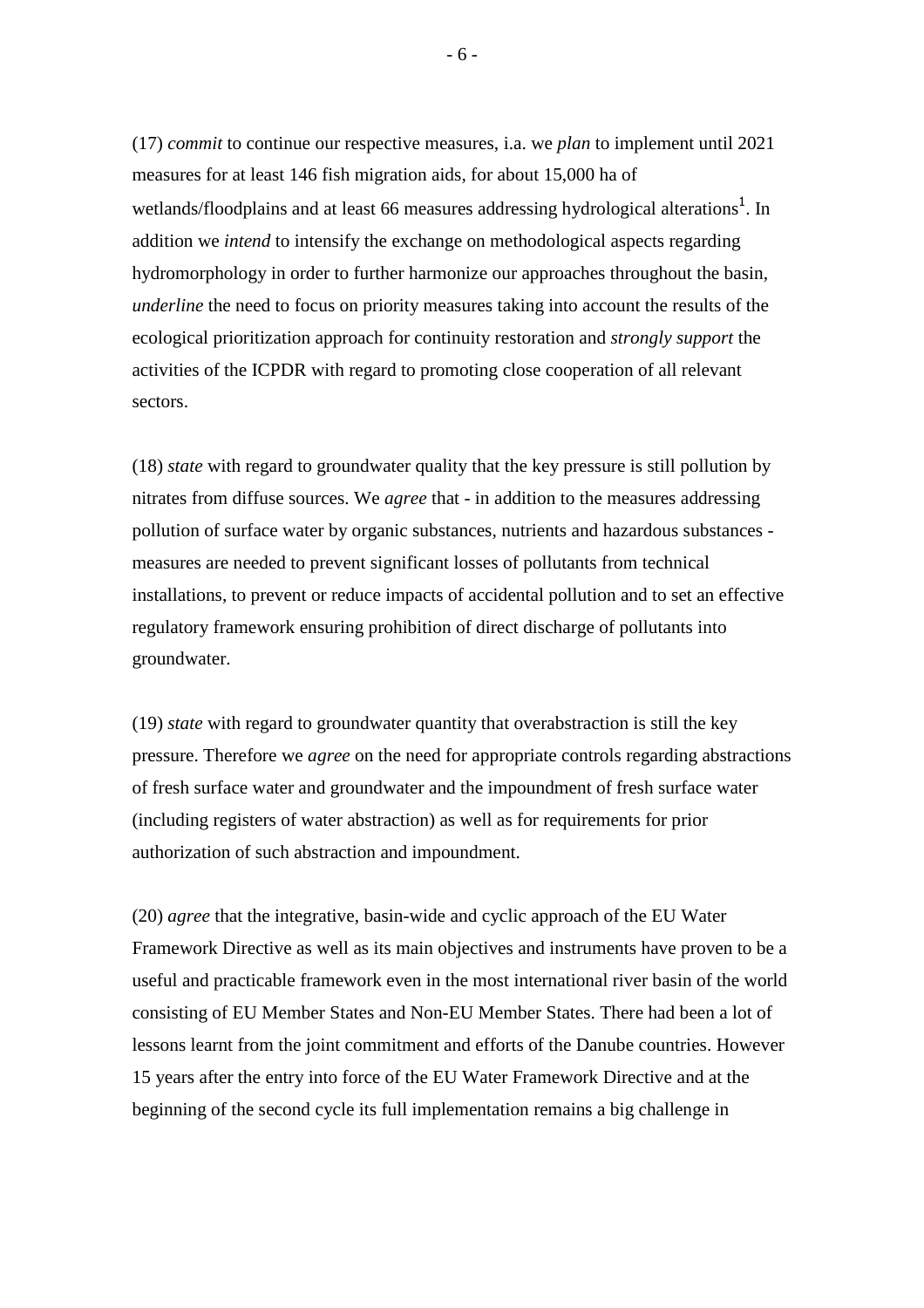particular due to the complexity and magnitude of the problems Danube countries face in the process of WFD implementation in the given timeframe.

#### **The Danube Flood Risk Management Plan**

(21) recalling the latest flood events in the Danube River Basin and their disastrous damages we *express* our sympathy for all those who have suffered from these floods and our gratitude for the solidarity experienced on sub-basin as well as basin-wide level. We *recognize* that even though floods are natural phenomena which cannot be prevented in their entirety, we *urgently need* to increase our investments in flood risk management as this will reduce the likelihood and severity of negative flooding consequences and – in the long run – be less expensive than compensating for flood damages. To further promote a harmonised Danube basin-wide flood risk management we have developed - building on the ICPDR Action Program for Sustainable Flood Prevention adopted in 2004 and the seventeen sub-basin flood action plans published in 2009 - the first Danube Flood Risk Management Plan (DFRM Plan) in line with the EU Floods Directive.

(22) *endorse* the DFRM Plan and *commit* to implement the measures foreseen in the DFRM Plan and in our national flood risk management plans. We *underline* our common objectives we have agreed upon for the basin-wide level, i.e. to avoid new flood risks, to reduce existing flood risks, to strengthen resilience against floods, to raise public awareness and to apply the solidarity principle by avoiding exporting of flood problems to neighboring countries. With the measures agreed in the DFRM Plan we *give priority* to measures with positive downstream effect such as natural water retention, warning systems, reduction of risk from contaminated sites in floodplain areas or exchange of information.

(23) *welcome* and *support* in this context the Danube Region Operative Flood Management and Cooperation Program of the EUSDR aiming to support projects and actions addressed in the DFRM Plan.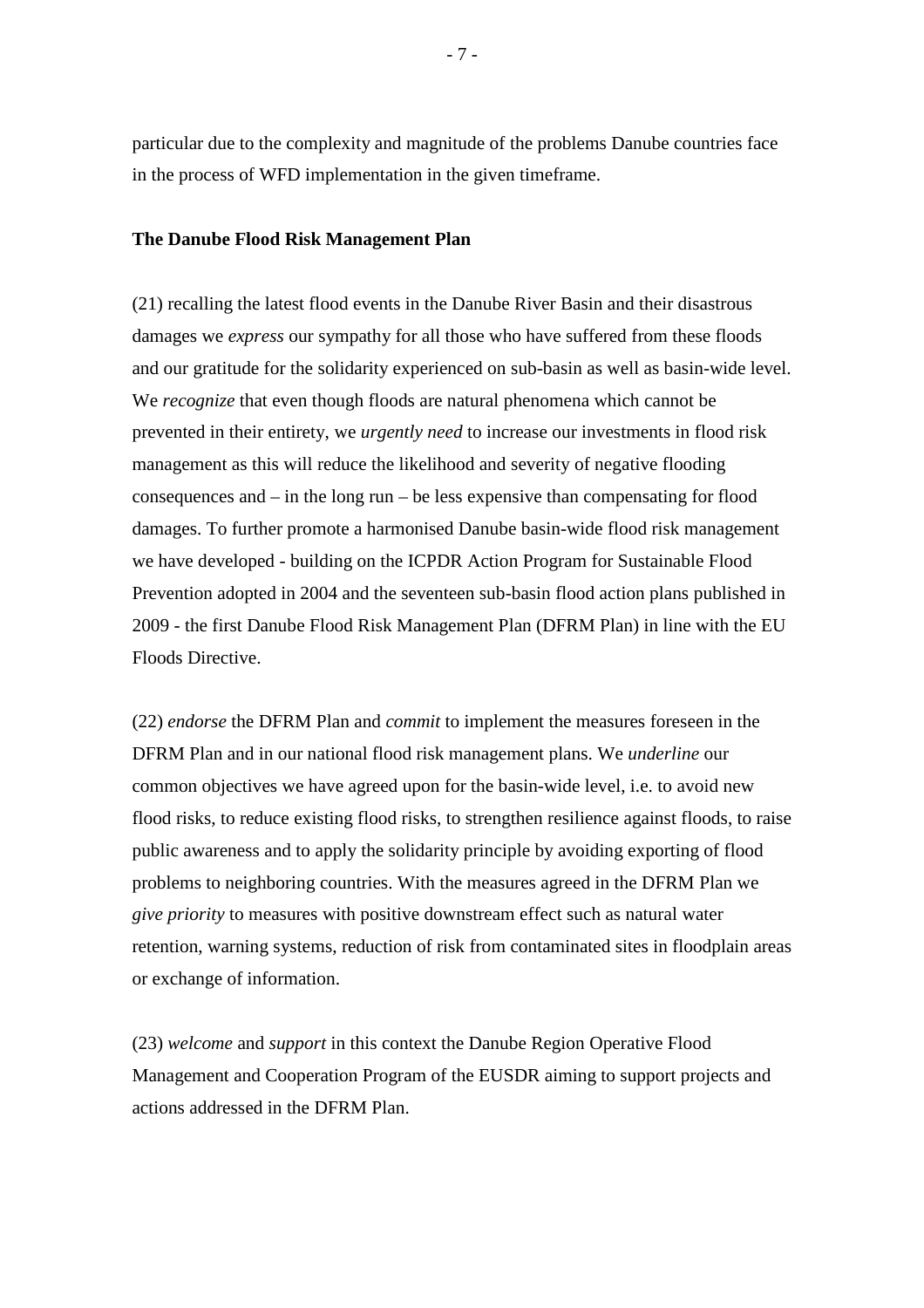#### **Promoting integration – lessons learnt and future challenges**

(24) in light of the valuable and encouraging lessons learnt from the ongoing implementation of the EU Water Framework Directive and the EU Floods Directive we *underline* the cross-cutting character of water management and the need for integration of all relevant sectors. In particular we *emphasize* the importance of the ICPDR activities in the following areas:

(25) in line with the relevant regulations of the EU Floods Directive and the EU Water Framework Directive we have developed the DFRM Plan and the DRBM Plan in a parallel process exploiting synergies in particular with regard to information exchange, efficiency of measures and the active involvement of all interested parties. In the implementation phase of both plans we *will further strive* for realizing win-win measures, e.g. by seeking options for the conservation and restoration of the natural functions of wetlands and floodplains. In this context we *support* the preparation ongoing in the framework of the EUSDR of a "Danube Floodplain Project" with the aim to reduce the flood risk through floodplain restoration along the Danube and other rivers in the basin while at the same time contributing to the integration of the EU Floods Directive, EU Water Framework Directive and EU nature protection legislation as well as biodiversity and climate policies.

(26) aware of the impacts of discharges of nutrients and hazardous substances from the Danube on the Black Sea ecosystem we *renew* in line with the coordination requirements of the EU Marine Strategy Framework Directive the willingness of the ICPDR to serve as platform facilitating the coordination with the land-locked countries and to contribute hereby to a close coordination of the implementation of the EU Water Framework Directive and the EU Marine Strategy Framework Directive. We *support* in particular all efforts of Bulgaria and Romania to promote such coordination in the Black Sea Region.

(27) in view of the close interlinkage between river basin management and nature protection, specified in the relevant provisions of the EU Water Framework Directive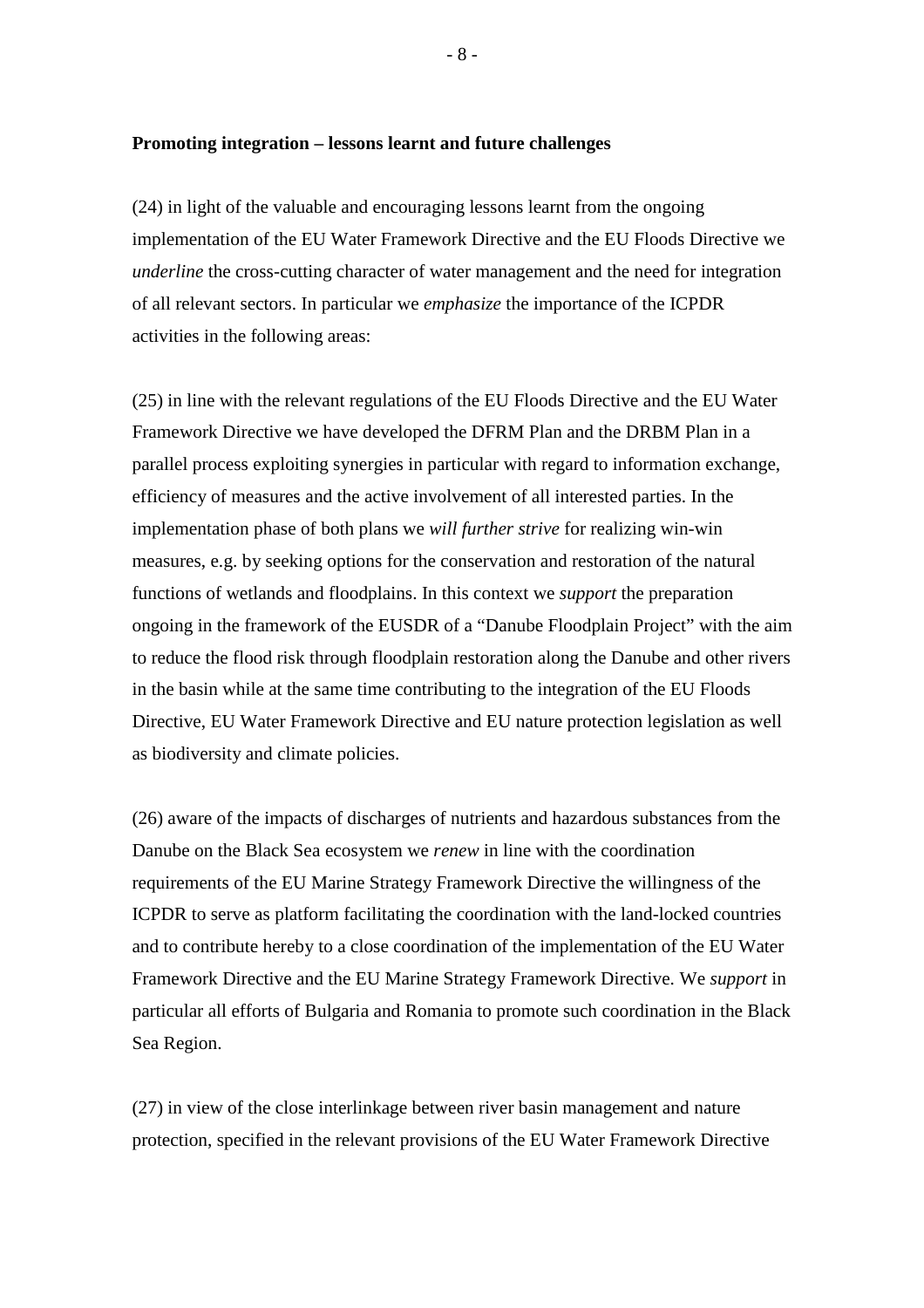and the EU nature protection legislation and policies, we *emphasize* the mutual benefits we aim for through a coordinated implementation of both policies, in particular as a significant number of protected areas is located along the Danube and its tributaries. In case of infrastructure projects located in protected freshwater habitats we *recommend* an integrated planning approach with stakeholder involvement from the start as best way to avoid impacts on the protected areas.

(28) *reaffirm* the "Joint Statement on Development of Inland Navigation and Environmental Protection", concluded by the ICPDR, the Danube Commission and the International Sava River Basin Commission in 2007, *appreciate* its ongoing follow-up process offering regular meetings to exchange experiences with its application and *recommend* to make best use as well of the "Manual on Good Practices in Sustainable Waterway Planning" which was successfully developed in the frame of an EU PLATINA project and outlines further practical steps and examples for integrated planning approaches.

(29) *appreciate* the "Guiding Principles on Sustainable Hydropower Development in the Danube Basin" adopted by the ICPDR in 2013 after a broad participative process involving the hydropower sector, NGOs and the scientific community, *call* for their comprehensive application by an intensified cooperation of the relevant sectors and *support* the envisaged follow up meetings to exchange practical experiences.

(30) *take note* that a sediment balance for the Danube River Basin is still lacking. Such a sediment balance would allow to identify the significance of sediment transport on the basin-wide scale and to propose, on this basis, appropriate measures ensuring a balanced sediment transport taking into account the needs of navigation, hydropower, flood protection and ecosystems. We *support* the project proposal on sediment management encompassing all relevant sectors and *underline* the high priority we give to such a project.

(31) recalling the ongoing efforts to reduce nutrient pollution and the need for additional initiatives we *ask* the ICPDR to organize in close cooperation with the agricultural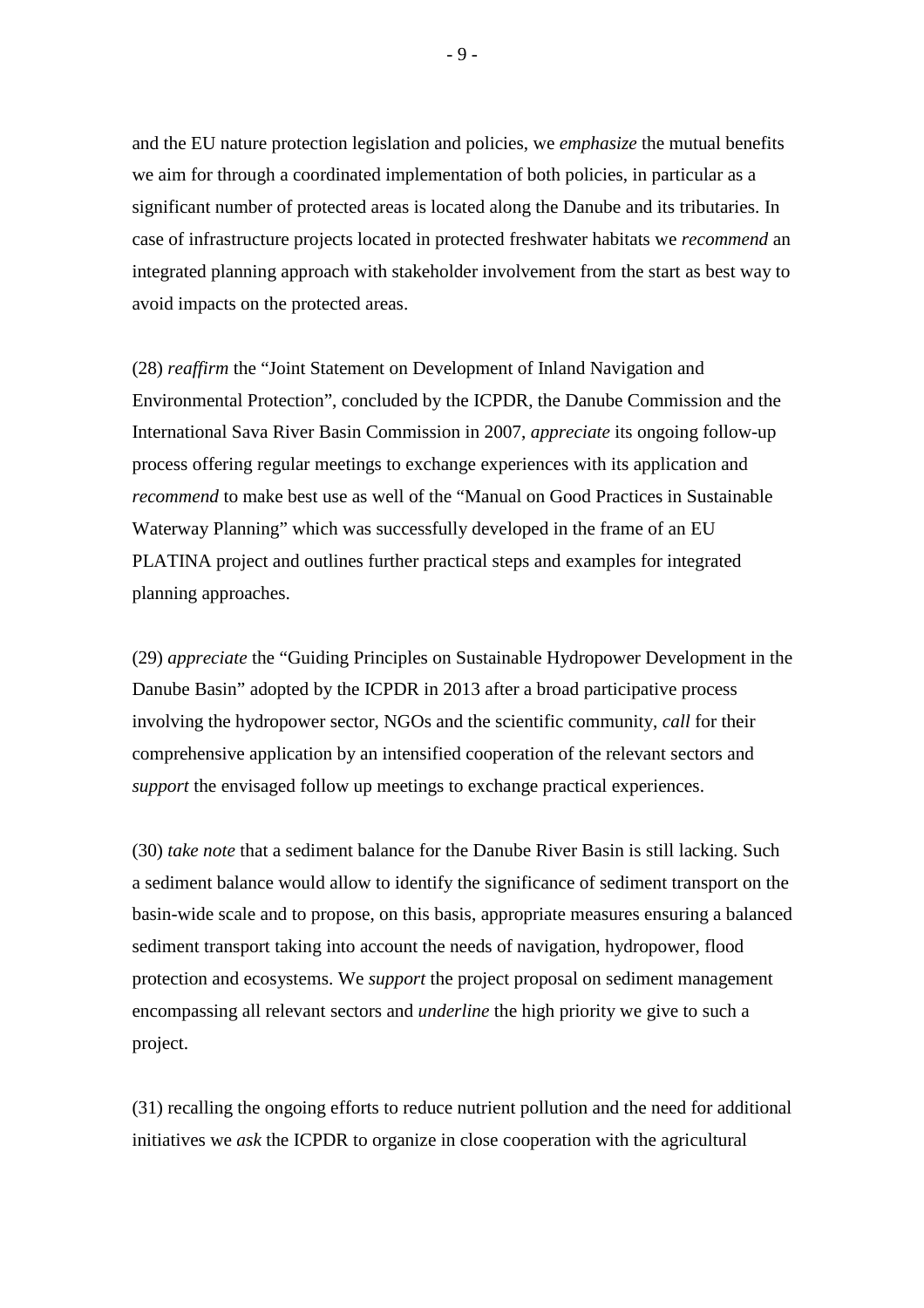sector and all relevant stakeholders a broad discussion process with the aim of developing an ICPDR Guidance document on agricultural practices towards the reduction of water pollution caused or induced by nutrients from agricultural sources and the prevention of such pollution in the Danube River Basin. The document could i.a. provide with a sound knowledge base on the agricultural sector and its impacts on water quality in the Danube River Basin, highlight the existing European legislative framework and financial mechanisms, summarize cross-compliance as well as supplementary measures related to the EU Common Agricultural Policy and other financial programs as well as recommend good agricultural practices and potential policy tools and cost-effective measures supported by case studies. This ICPDR Guidance would aim at the effective protection and use of water bodies as well as a sustainable and balanced agricultural production in the Danube countries.

(32) *appreciate* the "ICPDR Strategy on Adaptation to Climate Change" adopted in 2012 and its integration into the updated DRBM Plan and the DFRM Plan. Welcoming the historic Paris Agreement agreed on 12 December 2015 under the UN Framework Convention on Climate Change and taking note of the rapid progress made in research about climate change and adaptation in general as well as in the Danube River Basin we *ask* the ICPDR to foresee an update of its strategy, in particular with regard to its knowledge base, in 2018 in order to prepare the updated strategy in time for the next planning cycle of the EU Water Framework Directive and EU Floods Directive.

(33) taking into consideration the increasing number of water scarcity and drought events and their significant effects to the water quantity we *appreciate* that the updated DRBM Plan contains a first assessment of the relevance of the water scarcity and drought issue for the Danube River Basin. Even though it is not considered an issue of basin-wide relevance at this stage we *ask* the ICPDR to maintain its activities expanding the knowledge and facilitating the exchange of information on best practice examples and progress in research.

(34) recognize the role of the ICPDR to contribute to implementation of the water related SDGs of the Agenda 2030.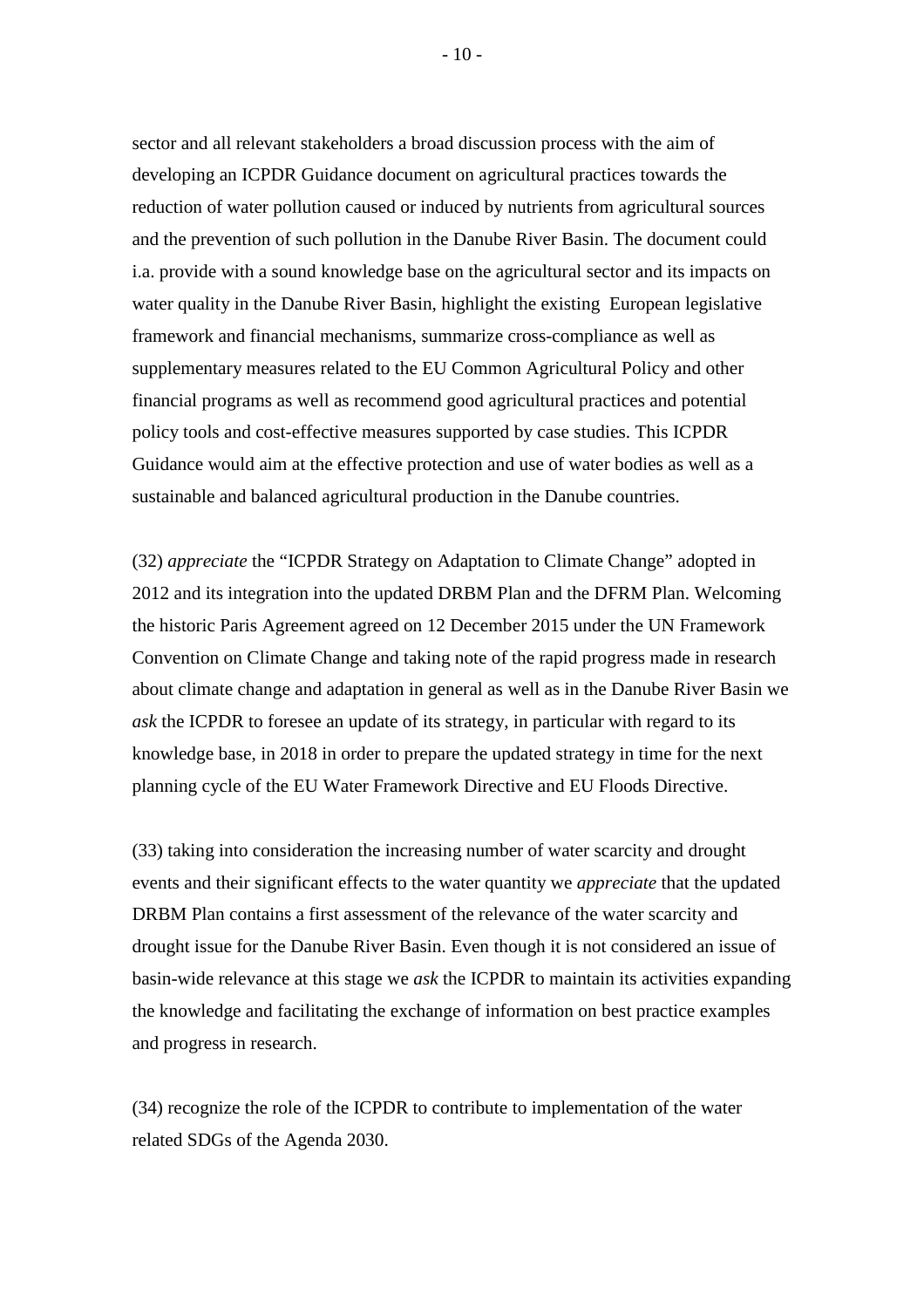#### **Danube Sturgeons – the flagship species of the Danube River Basin**

(35) *recognize* that the Danube sturgeons are "living fossils" representing a natural heritage of the Danube River Basin once existing all over the basin whereas today only some critically endangered or vulnerable species are left, living in particular in the lower Danube River Basin, but with regard to the sterlet and ship sturgeon also in the middle Danube River Basin and with regard to the sterlet in the upper Danube River Basin.

(36) bearing in mind the manifold pressures from different sectors which need to be addressed through an integrated water resources management in the Danube River Basin and considering that sturgeons are a suitable indicator for a variety of pressures while at the same time recalling progress made in other river basins by designating a flagship species we *reaffirm* our intention to establish the Danube Sturgeon as the flagship species for the Danube River Basin hereby desiring to advance broad public awareness and political commitment for the Danube sturgeons and the ecosystem of the Danube River Basin as a whole.

(37) *welcome* and *support* the progress made on sturgeon issues in the framework of the EUSDR, in particular the Program "Sturgeon 2020" elaborated by the Danube Sturgeon Task Force, as well as the sturgeon fishery bans being in force in Bulgaria, Romania, Serbia and Austria and *offer* further coordination with the ICPDR in those areas where the ICPDR is holding key competences. We *welcome* as well the fact that the World Sturgeon Conservation Society will hold its 8<sup>th</sup> International Symposium on Sturgeons in 2017 in Vienna and *ask* the ICPDR to present its relevant activities at the conference.

(38) *appreciate* the progress made with regard to a feasibility study analyzing the options to establish fish migration at the Iron Gate Dams and *reaffirm* our support for the next steps identified in the project "Towards a Healthy Danube – Fish Migration Iron Gates I & II" as well as for the envisaged follow up actions further upstream in case of positive results at the Iron Gates.